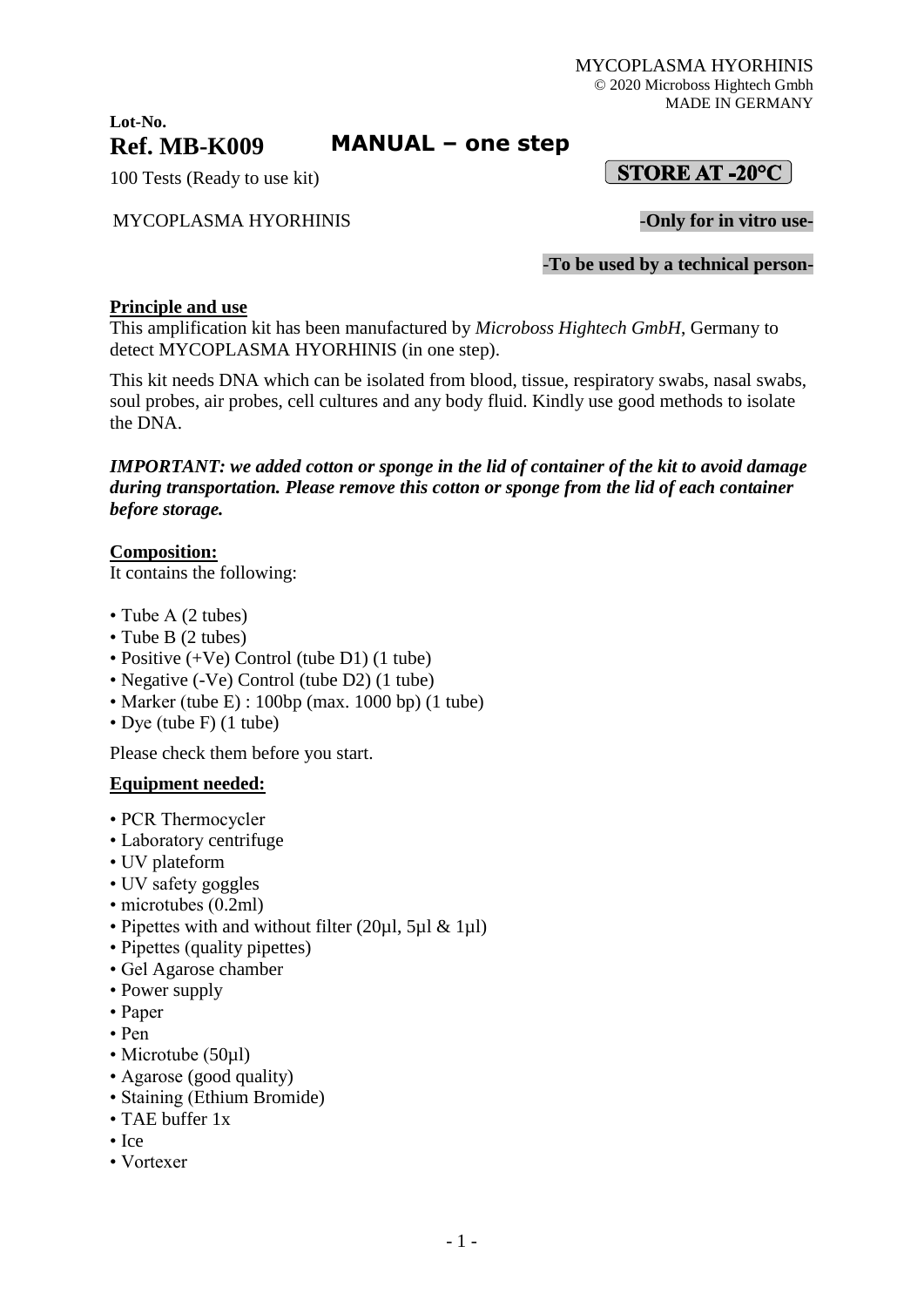## **Procedure:**

After your DNA isolation is completed. (Kindly use good quality isolation method). Please go to PCR step

## **STEP A**

1. Kindly thaw one tube each of B, A, G, D1, D2, E and F. After thawing, kindly put the tubes on 4°C (as it is better). However, you can also work on room temperature. If not in use, store them at -20°C-.

2. Mark your microtubes with a sample number and with +Ve Control and –Ve Control.



4. Add 10µl of B to each microtube. Avoid to touch the wall of the microtubes.



5. **TIP: you can calculate the total requirement of chemicals needed . You need 8µl A + 10µl B = 18µl per reaction. You want to run 10 reactions i.e. you need total 180µl, therefore you should mix 80µl of A** + 100µl of B = 180µl from which you can take 18µl **and add to each tube. This way you can save time and hardware.**

6. Add 2µl of your DNA template (DNA isolated from samples) with pipette tip with filter to each microtube according to your label except +Ve and –Ve (Avoid touching the wall). **Use everytime a new pipette tip** (for each sample)! Mix it thoroughly.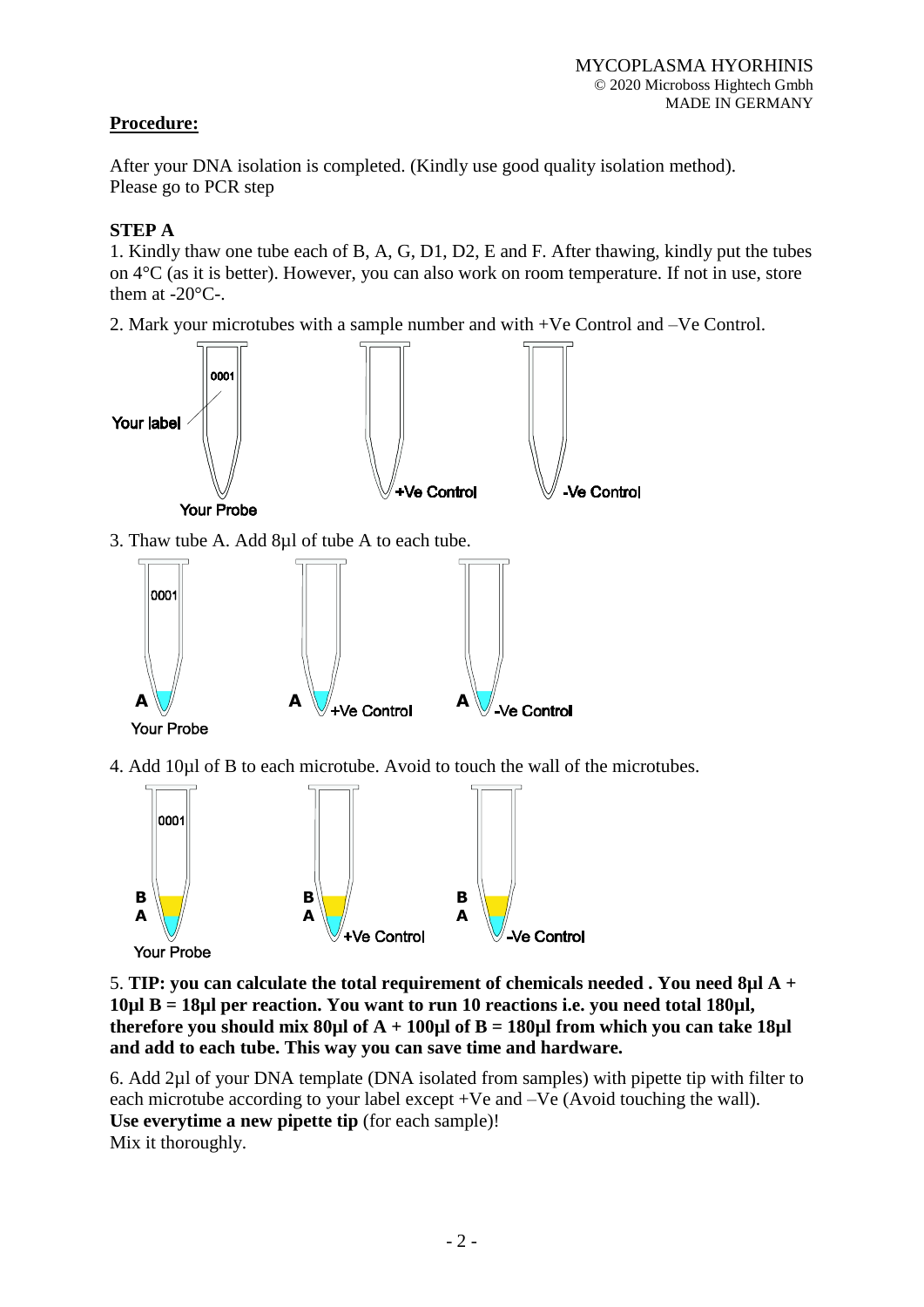

7. Use new pipette tip with filter. Add  $2\mu$ l of +Ve (tube D1) to +Ve Control (avoid to touch the wall). Use a new pipette tip. Mix it.



**+ve Control**

8. Use a new pipette tip. Add 2µl of –Ve (Tube D2) to –Ve Control (avoid to touch the wall). Mix it.



9. Centrifuge all tubes for 20 sec. for 8000 rpm (this is not necessary but it is better). Run PCR now.

10. Run the program of your thermocycler as followings:

Kindly check whether you have added everything correctly as the level of the volume of each microtube must be almost the same.



Now program your PCR machine as follows.

- 1. 60 seconds at 94°C 60 seconds at  $50^{\circ}$ C  $\times$  x 35 cycles 90 seconds at 72°C
- 2. 600 seconds at 72°C

Before you start the PCR program, kindly check whether tubes are closed properly.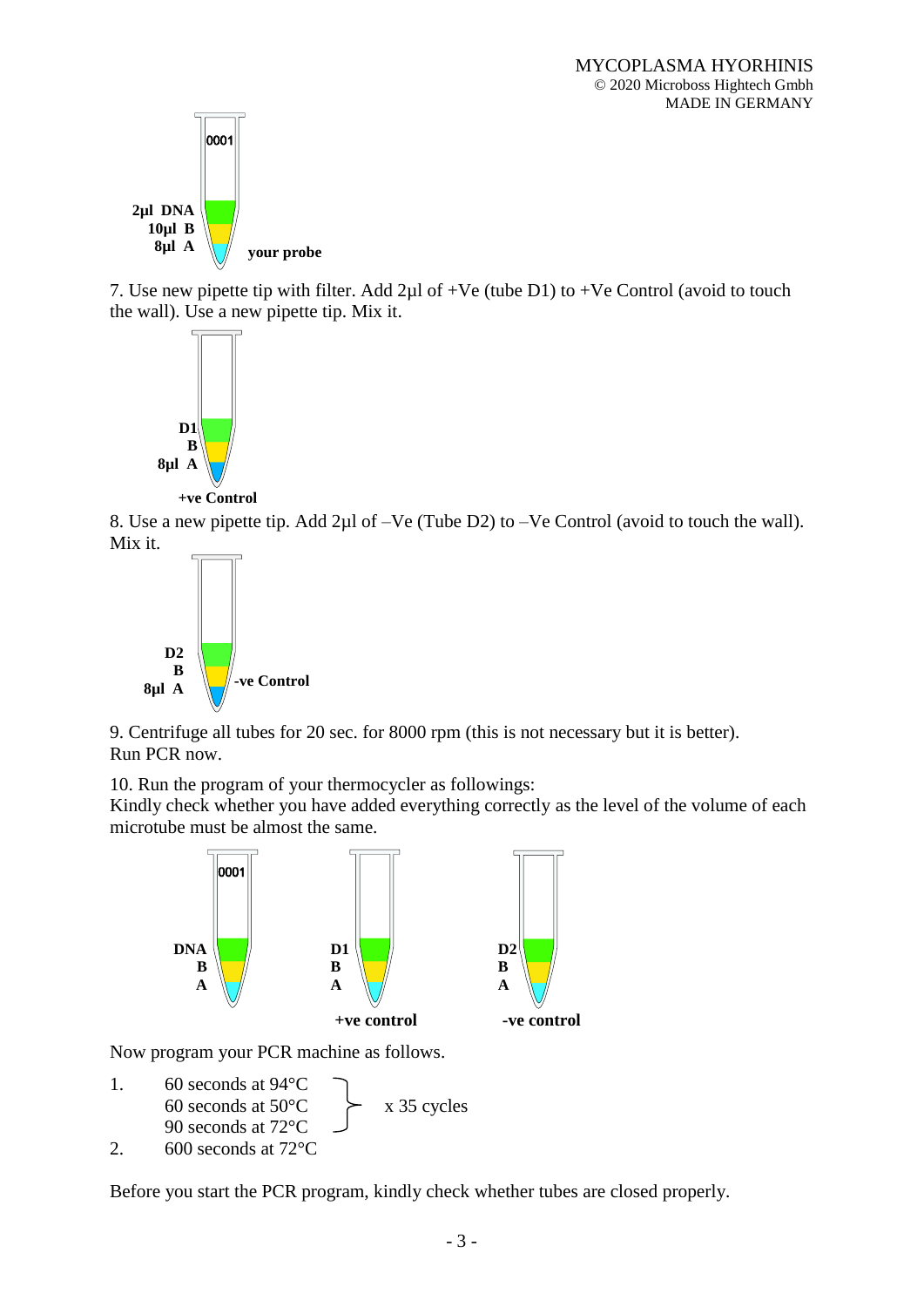11. After step 10 is finished take out the microtubes.

To see MYCOPLASMA HYORHINIS, you can go directly to step gel electrophoresis (STEP B).

## **STEP B**

1. Prepare the gel Agarose 1.0% in TAE (1x) buffer.

2. Let the gel dry and add this TAE (1x) buffer in gel chamber.

3. Take the tube E (marker). Make ready to use for gel electrophoresis.

4. After the PCR step is finished, now you can prepare for gel Agarose electrophoresis. Take 2µl of dye (tube F) and add to each microtube (with the same number as your PCR microtubes including +Ve & -Ve Controls) containing PCR product.



5. Add 10µl of marker (tube E: 100bp) to first and last lane of electrophoresis. (Kindly make lane plan on paper according to your probes in order to identify later and see the results).